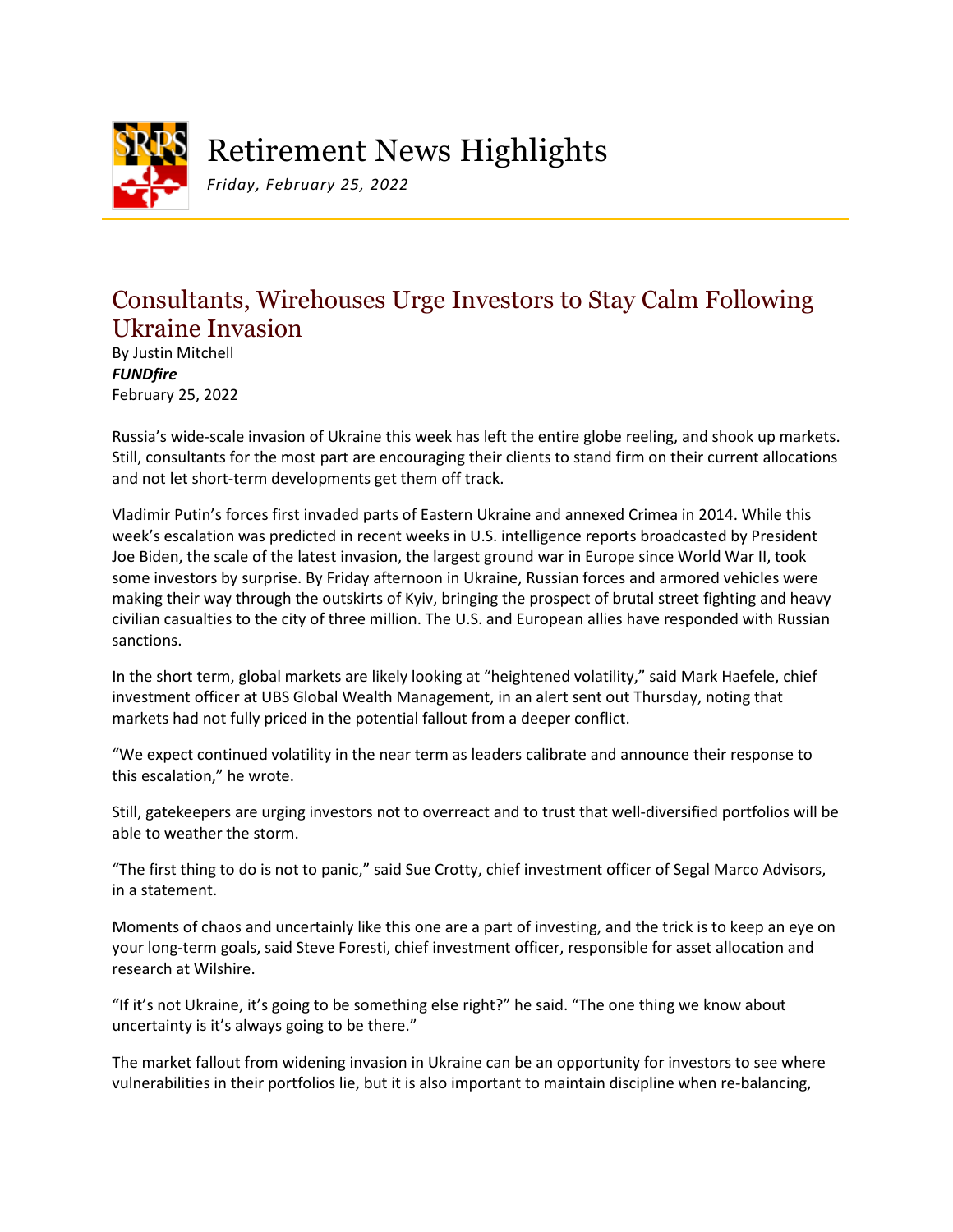Foresti said. Equities and other growth assets are in portfolios because investors think they will produce attractive returns over the long term, but that does not mean it will always be smooth sailing, he said.

"We know with virtual certainty that there's going to be pockets of stress and sometimes really big drawdowns," he said. "You can't participate in the growth side of [the investment landscape] without exposing yourself to those risks … There is no version of getting out of the way and then getting back in."

Since World War II, many international incidents have sparked short-term market drawdowns, but they have all resolved relatively quickly, said Timothy Ng, senior consultant for Fiducient Advisors.

"You don't want to rebalance for the wrong reasons or make a change because of a change in sentiment or a sharp reaction one way or the other," he said.

The initial uncertain phase will fade, and "opportunities will present themselves and rebalancing to targets will be among the decisions to consider," Crotty said.

Russia's actions have affected the commodities market, with crude oil prices shooting up. Russia supplies the European Union with 40% of its gas imports and 30% of its oil imports, and is also the world's largest wheat supplier, UBS' Haefele wrote in his letter.

"Amid the risk of supply disruptions, we think broad commodities can be an effective geopolitical hedge for portfolios, as well as offering an attractive source of returns in an environment of accelerating growth, persistent inflation, and higher rates," he wrote.

Specifically, wheat, gold, oil and palladium are particularly good hedge investments, said Marko Papic, chief strategist for the Clocktower Group, a California-based asset manager, in a Thursday commentary.

"An opportunity to find the bottom will only reveal itself when both the Fed and Putin – in their own manner – back off," Papic wrote. "It may come swiftly if Russia backs off and thus the tale of the ticker tape may be found in the bogs and marshes of Ukraine over the next few days."

Another potential hedge could be the real estate market, said Prashant Tewari, a partner and head of investment strategy at The Townsend Group, a real estate investment consultant owned by Aon. In particular, core holdings, are a reliable source of income, and a better one than bonds, considering the current low interest rate environment.

"I think those characteristics will become even more important today," he said.

Rising energy prices could cascade into the U.S. economy if consumer spending takes a hit due to higher gas prices, wrote Scott Wren, a senior global market strategist at Wells Fargo Investment Institute in a Thursday market commentary

"If these consumers are paying substantially more to fill up their gas tanks and heat their homes, that translates into fewer dollars they have to spend on discretionary activities like going out to dinner and a movie," he wrote. "The perception that consumer spending might be dampened and corporate profitability might get squeezed is more than enough to give the stock market at least some pause.

In a separate analysis, Wells Fargo Investment Institute President Darrell Cronk and Head of Global Market Strategy Paul Christopher said they expected a "negative path for global equity markets" but suggest investors practice patience.